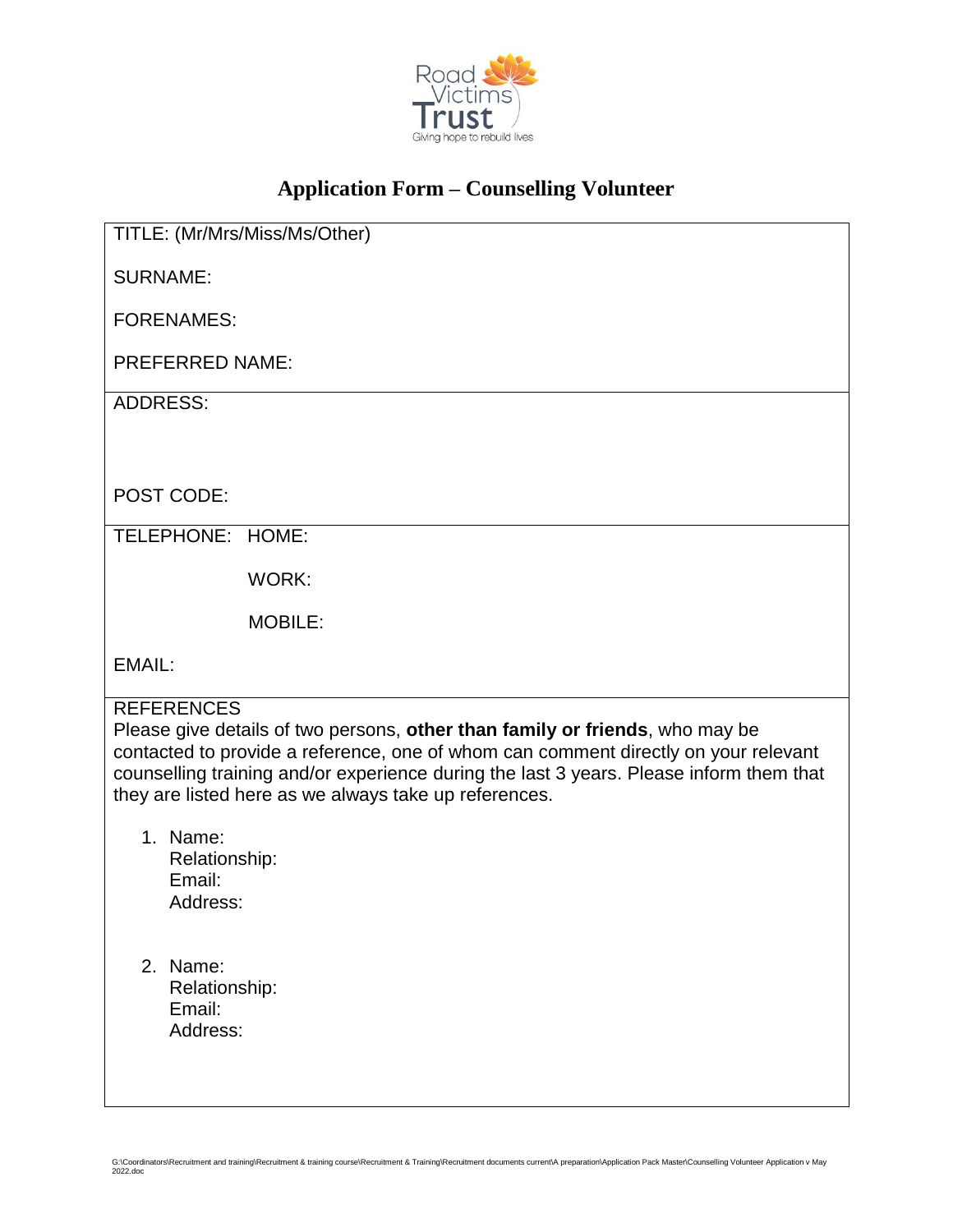## STATEMENT

I apply to join Road Victims Trust. I agree to complete a Disclosure and Barring Service application form if offered the post of volunteer counsellor.

Signed:

Date:

The Road Victims Trust requires all prospective staff members to disclose all convictions including 'spent' convictions, as this work is covered by the exemption order of 1975 to section 4(2) and section 4(3b) of the Rehabilitation of Offenders Act 1974.

Do you have any convictions YES / NO (delete as appropriate)? If yes you will be asked for details at your interview

In view of the nature of the work undertaken by the Road Victims Trust we also ask you to provide information on driving convictions and points.

Do you have any driving convictions or points on your license YES / NO (delete as appropriate)?

(Should you be selected for interview and be successful, we will request some information about your driving license so that we can check this on the government website [https://www.gov.uk/view-driving-licence\)](https://www.gov.uk/view-driving-licence)

*Information relating to convictions will be held in strict confidence.*

The role involves travel (expenses are paid).

Do you have a full driving license? Yes/No

Do you have use of a motor vehicle and are you able to drive independently? YES/NO

Two one hour weekly visits is the average workload for a Road Victims Trust volunteer. Please list your availability for meeting with clients (e.g. Monday evenings, Friday all day).

What would you consider as a maximum journey time for travel to a client visit?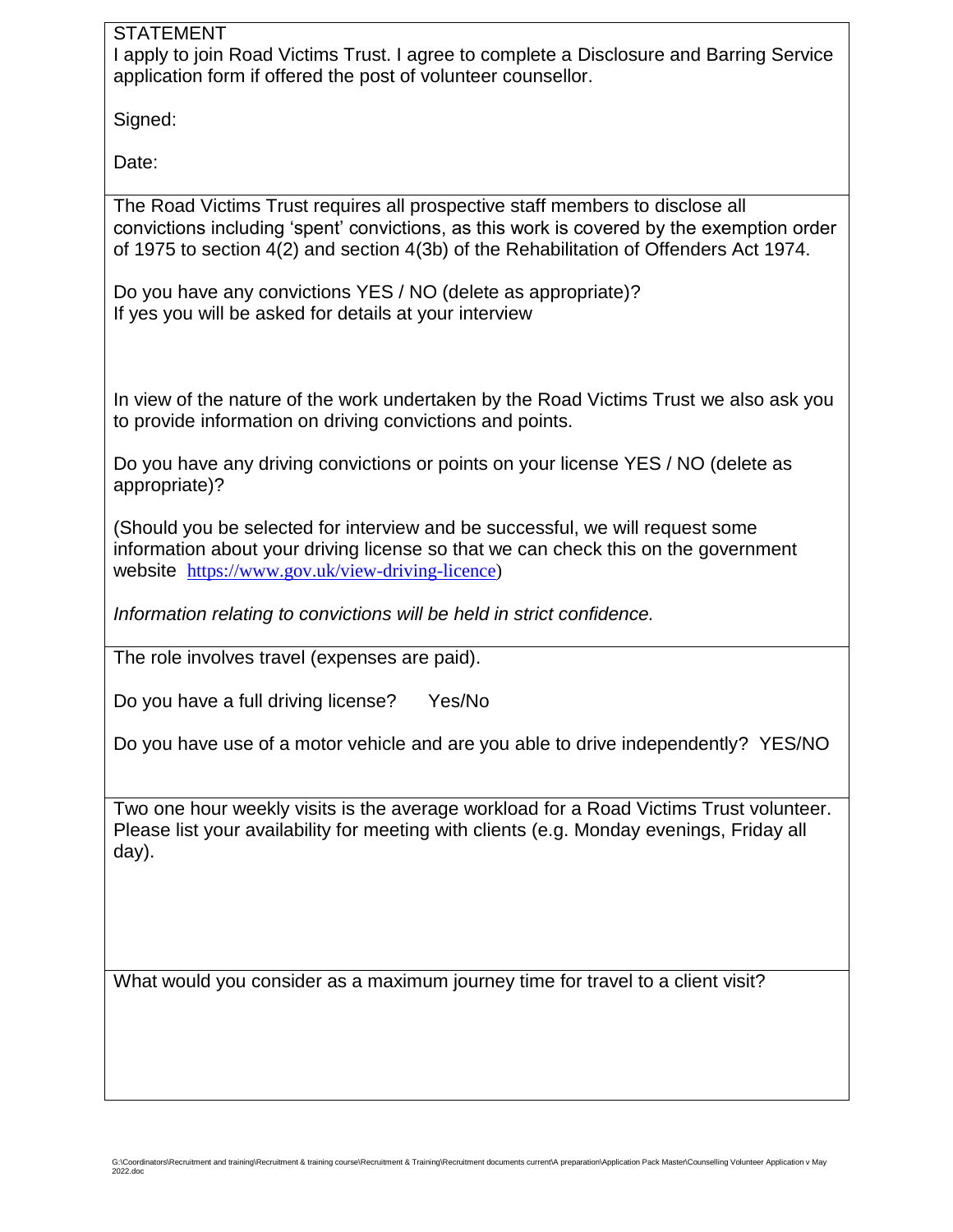Current or last employment. Please give dates, employer details and description of post.

Previous employment. Please give dates, employer details and description of post.

Please give details of any voluntary work experience.

Please list counselling qualifications, or qualifications you are working towards and place of study (**including completion or expected completion dates**)

Please give details of your experience in a counselling role.

Please list any counselling you have received.

Please give details of your own experience or that of family, friend, colleague or client of a bereavement that was violent or unexpected, being a victim of crime or attending court.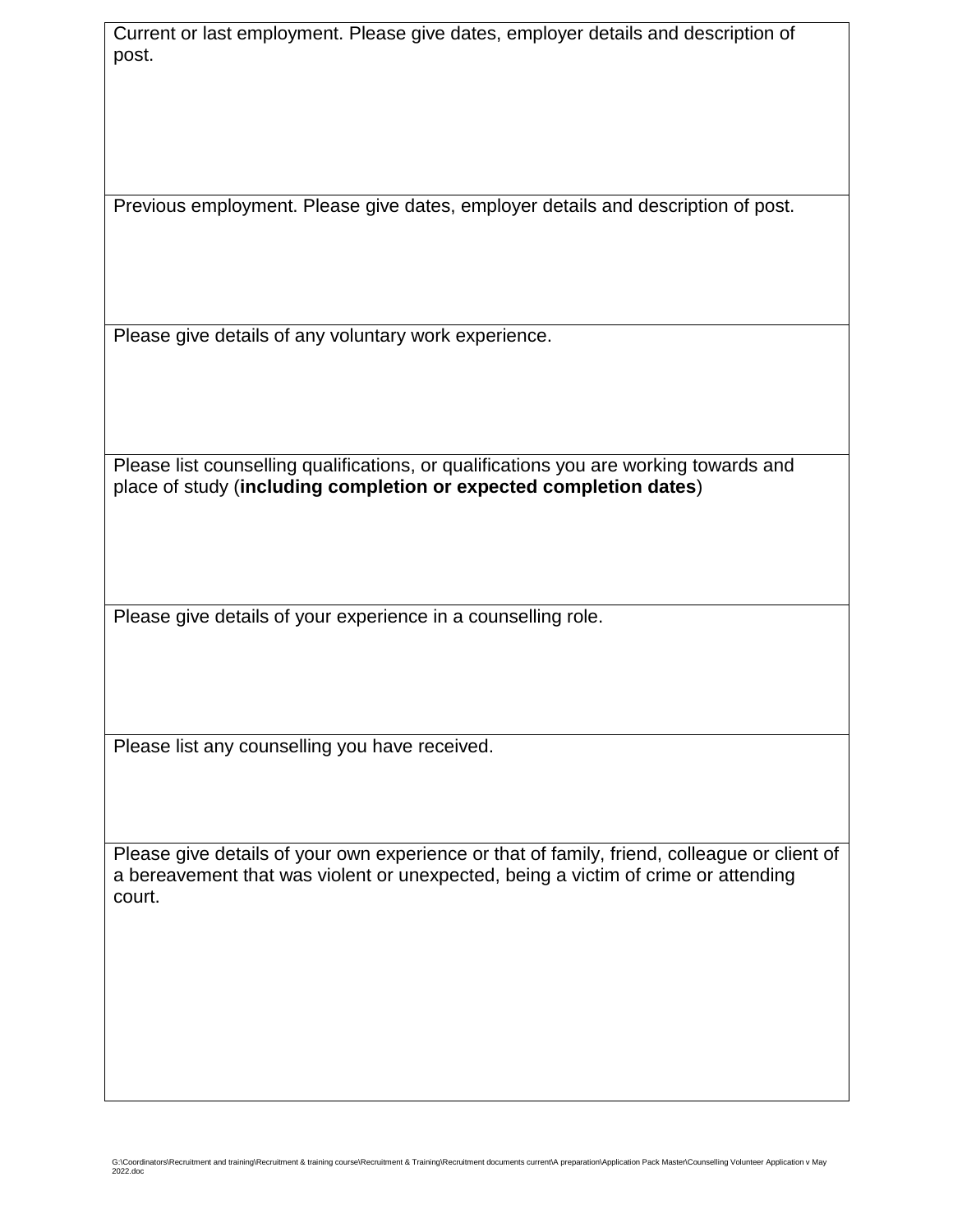| Please list your most recent or significant personal bereavement or bereavements.    |
|--------------------------------------------------------------------------------------|
|                                                                                      |
|                                                                                      |
|                                                                                      |
|                                                                                      |
|                                                                                      |
|                                                                                      |
|                                                                                      |
|                                                                                      |
|                                                                                      |
| Please tell us something about yourself.                                             |
| 1. What has prompted this application?                                               |
|                                                                                      |
|                                                                                      |
|                                                                                      |
|                                                                                      |
|                                                                                      |
| 2. What might you find personally challenging working with the Road Victims Trust?   |
|                                                                                      |
|                                                                                      |
|                                                                                      |
|                                                                                      |
|                                                                                      |
| 3. What might you find personally satisfying in working with the Road Victims Trust? |
|                                                                                      |
|                                                                                      |
|                                                                                      |
|                                                                                      |
|                                                                                      |
|                                                                                      |
|                                                                                      |
| Is there anything else you would like to tell us about yourself?                     |
|                                                                                      |
|                                                                                      |
|                                                                                      |
|                                                                                      |
|                                                                                      |
|                                                                                      |